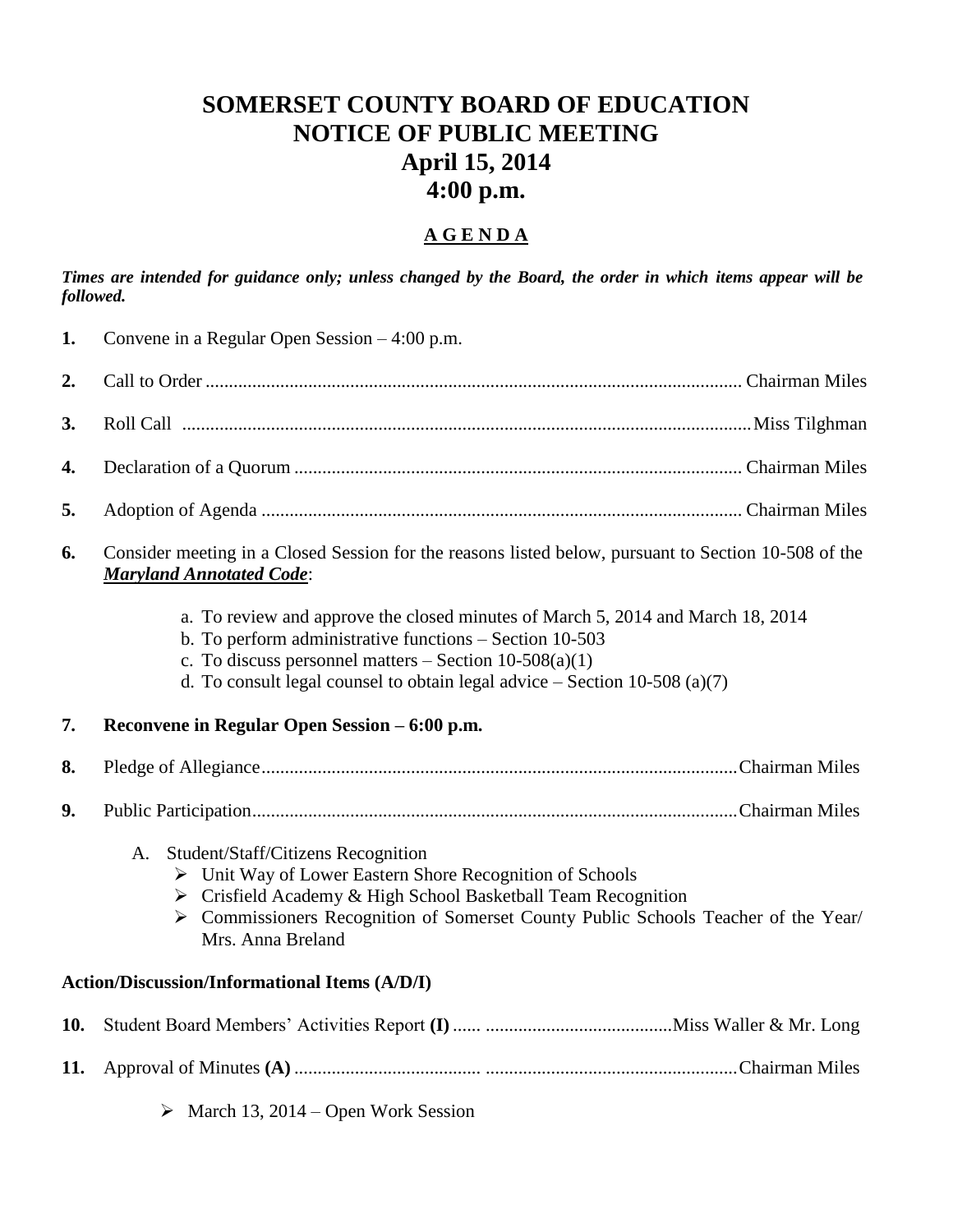|  |  |  |  |  |  | $\triangleright$ March 18, 2014 – Open Regular Meeting |
|--|--|--|--|--|--|--------------------------------------------------------|
|--|--|--|--|--|--|--------------------------------------------------------|

 $\triangleright$  March 28, 2014 – Open Work Session

## **12.** Announcement of Closed Session Meeting

|     | a. To review and approve the closed minutes of March 5, 2014 and March 18, 2014<br>b. To perform administrative functions $-$ Section 10-503<br>c. To discuss personnel matters $-$ Section 10-508(a)(1)<br>d. To consult legal counsel to obtain legal advice $-$ Section 10-508 (a)(7) |  |  |  |  |  |  |
|-----|------------------------------------------------------------------------------------------------------------------------------------------------------------------------------------------------------------------------------------------------------------------------------------------|--|--|--|--|--|--|
| 13. | <b>OLD BUSINESS</b>                                                                                                                                                                                                                                                                      |  |  |  |  |  |  |
|     | A. Curriculum & Instruction                                                                                                                                                                                                                                                              |  |  |  |  |  |  |
|     |                                                                                                                                                                                                                                                                                          |  |  |  |  |  |  |
| 14. | <b>New BUSINESS</b>                                                                                                                                                                                                                                                                      |  |  |  |  |  |  |
|     | A. Curriculum & Instruction                                                                                                                                                                                                                                                              |  |  |  |  |  |  |
|     | (Exhibit 14-A1)                                                                                                                                                                                                                                                                          |  |  |  |  |  |  |
|     | (Exhibit 14-A2)                                                                                                                                                                                                                                                                          |  |  |  |  |  |  |
|     | <b>B.</b> Transportation                                                                                                                                                                                                                                                                 |  |  |  |  |  |  |
|     | (Exhibit 14-B1)                                                                                                                                                                                                                                                                          |  |  |  |  |  |  |
|     | (Exhibit 14-B2)                                                                                                                                                                                                                                                                          |  |  |  |  |  |  |
|     | (Exhibit 14-B3)                                                                                                                                                                                                                                                                          |  |  |  |  |  |  |
|     | <b>C. Monthly Finance Report</b>                                                                                                                                                                                                                                                         |  |  |  |  |  |  |
|     | (Exhibit 14-C1)                                                                                                                                                                                                                                                                          |  |  |  |  |  |  |
|     | (Exhibit 14-C2)                                                                                                                                                                                                                                                                          |  |  |  |  |  |  |